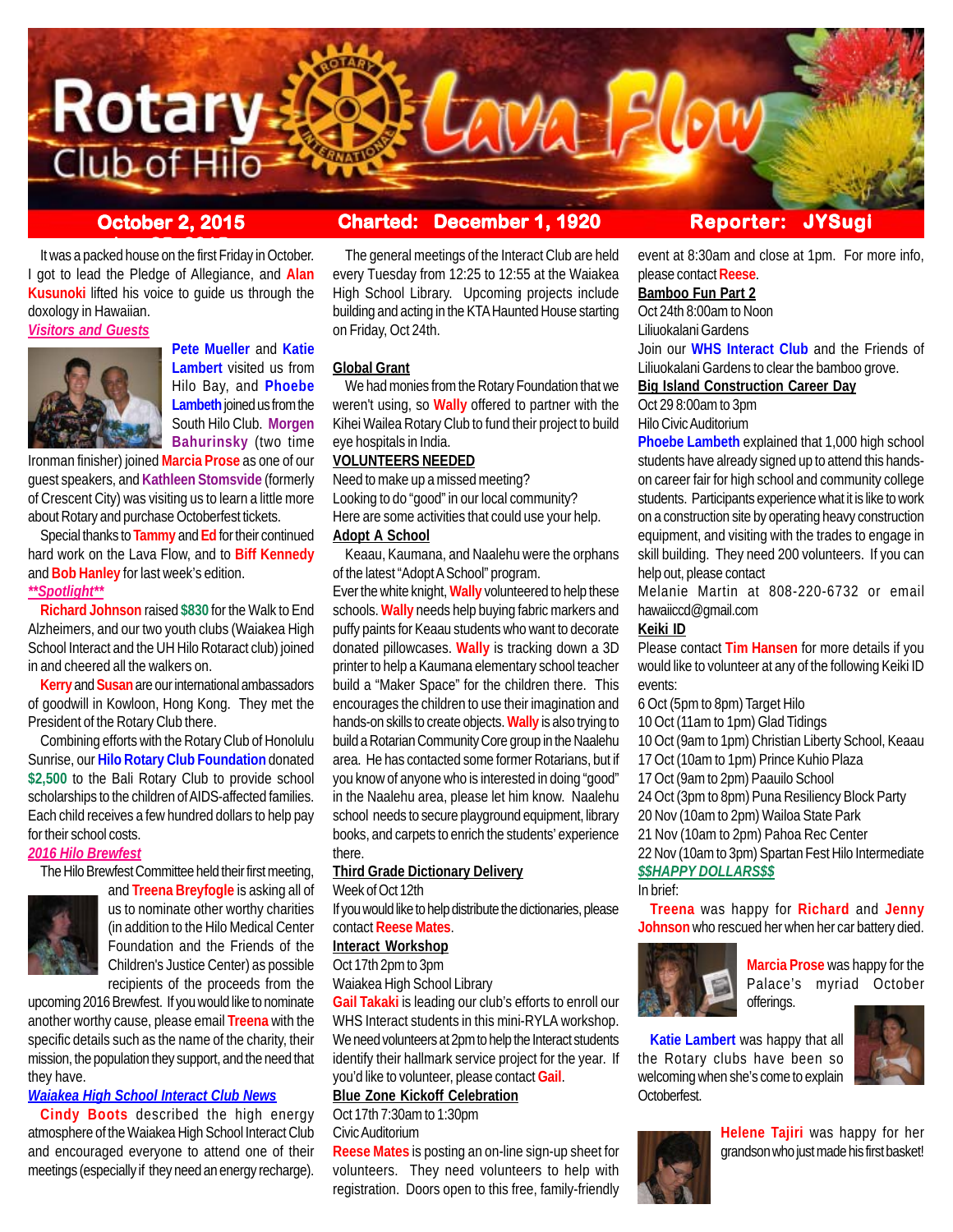# *Birthdays:*

**Chris Tamm** October 6 **Nancy Cabral October 12 Tammy Silva** October 15 **Gerard Carter** October 26

#### *Club Anniversary:*

**Randy Hart** October 14 1994 (21) **Ron Dolan** October 4 1991 (24) **Gene Tao** October 11 1985 (30) **Treena Breyfogle** October 12 2012 (3) **Alan Kusunoki** October 15 1993 (22) **Wayne Atebara** October 15 1997 (18) **Cowboy Kaneshiro** October 22 1999 (16) **Rand Mundo** October 22 1994 (11)

# *Wedding Anniversary:*

**Craig & Linday Shikuma** October 15 (35) **Newton & Roberta Chu October 16 (33) Chris & Barbara Tamm** October 26 (47) **Jim & Linda Kennedy October 27 (31)** 

#### *Announcements:*

**Oct. 9 - Katrina Ramsey - UHH Ohana Heroes Oct. 9 - Jana Ortiz-Misiaszek - Blue Zones Kick-Off Event Oct. 9 - Carol - Exchange Student Into Oct. 16 - Hawaii Island Energy Cooperative Oct. 23 - Glenn Harris - Ethics and the 4 Way Test Nov. 12 - Hekka Social Nov. 20 - Kerry Glass - Rotary Foundation**

| Immediate Past President  Richard Johnson |  |
|-------------------------------------------|--|
|                                           |  |
|                                           |  |
|                                           |  |
| Sergeant-at-Arms  Kathleen McGilvray      |  |
|                                           |  |
| Public Relations  Marcia Prose            |  |
|                                           |  |
|                                           |  |
| International Service  Stew Hussey        |  |
| Community Service  Reese Mates            |  |
|                                           |  |
| Vocational Service  Biff Kennedy          |  |

**Ian Birnie** was happy to be back with us.

**Chris Tamm** was happy for birthday and wedding anniversary and upcoming

trip.



**Nancy Cabral** was happy for **Tina** who was so sweet to gift **Nancy** coffee (special with extra cocoa)

# **Mike Robinson** was

happy to have learned the mystery of baby showers, especially the secret of the five diapers. (You had to be there)



**Connie Ichinose** was happy to be going on her belated honeymoon next week. She will enjoy a stress-free time visiting every single theme park on the West Coast.

**Rand Mundo** was happy to be back after being ill for several weeks and for enjoying a motorcycle rally where he ate all kinds of oysters.

**Wally** was especially happy to see all the visitors, and he hopes to meet **Ian Birnie's** daughter in person someday since she's involved with the Hokule'a voyage. *The Palace Theater in Hilo*

**Marcia** gave us a historical snapshot of this local treasure. MC Baker, a very dashing Hawaiian gentleman built the beaux art building in 1925. It was one of the first stadium seating venues, and the reason behind it was because the site was so shallow, he had to stack the seating. The acoustics are oustanding because there was no sound equipment in use at the time.

In 1929, we got a three manual, seven ring, Robert Morgan pipe organ installed, and Johnny DeMello was the organist who accompanied the silent movies. However in 1940 they moved the organ and Johnny to what was then the Hilo Theater. The tsunami of 1946 partially damaged the organ, but the 1960 tsunami destroyed the organ sending it from where it was located to the back of the house totally smashing it. Whatever parts were left went to a collector in Honolulu.

In 1932, Consolidated Theaters bought the Palace showing movies without an organ accompanying them. In 1984 they closed it, and used the fireproof vault to store films for the Big Island because they were so flammable.

In 1999 the county asked the Downtown Improvement Association to please bring the palace back to life. There was a capital campaign that funded a lot of projects including earthquake prevention retrofits. The Palace was fixed up in time for reopening in 1999 when Roger Ebert came to the Hawaii International Film Festival (HIFF) to reopen the theater.

# Photos by **Bob Hanley**

But what has happened to the organ??

Hilo society wanted to put it back in the palace, so when the Waikiki Theater was demolished in 2002, all the major parts were donated to the Palace. We got a console, got a lot of pipes, and workers started to put it back in place. The organ today has 1,159 pipes total in two separate organ chambers. The shortest one is 10 inches and the longest one is 16 feet.

In 2001, the Friends of the Palace Theater started up and funded several major projects. We had to do ADA construction, an ADA bathroom, tent the place, rebuild the stage, put on a new roof, and purchase a new digital projector. We have spent close to a million dollars on the restoration, and there's more to do.



**Morgen Bahurinsky**, the Executive Director of the Palace, took us on a virtual tour, but without the pictures I can't do it justice. **Morgen** has graciously offered to take anyone on a personal tour during the week if you stop by from

10am to 1pm. **Birthday Cake**

#### This is the Palace's 90th birthday year. On our final weekend we are going to have a 3 day celebration. 30 Oct at 7pm

"Don Q, son of Zorro" starring Douglas Fairbanks 31 Oct 8:30pm

The Rocky Horror Picture Show Costume Contestou 1 Nov at 3:00pm

#### **Kalapana Kanikapila**

Free concert in honor of our 90th Birthday Featuring the friends and family of the late Uncle Robert Keli'iho'omalu of Kalapana

And, we are working to air condition the theater. It was air conditioned back in the 1950s, and we still have the air handlers that were part of the original system. We are working with someone to see if we can link those back into the new system. There are a lot of considerations to air conditioning: the cost and the noise that the system may produce are only two of these issues. Our first step will be to get solar panels to cut the operating cost of the system. Hopefully by summer we will have worked out all the details so that by the time next summer comes around next we will have air conditioning.

Four lucky rotary members won pairs of tickets to the Mary Poppins musical show. Among them was **Phoebe Lambeth**, **Helene Tajiri**, and **Corey Kawamoto**.

**Newton Chu** explained the history of **the four way test** and led us in the recitation.